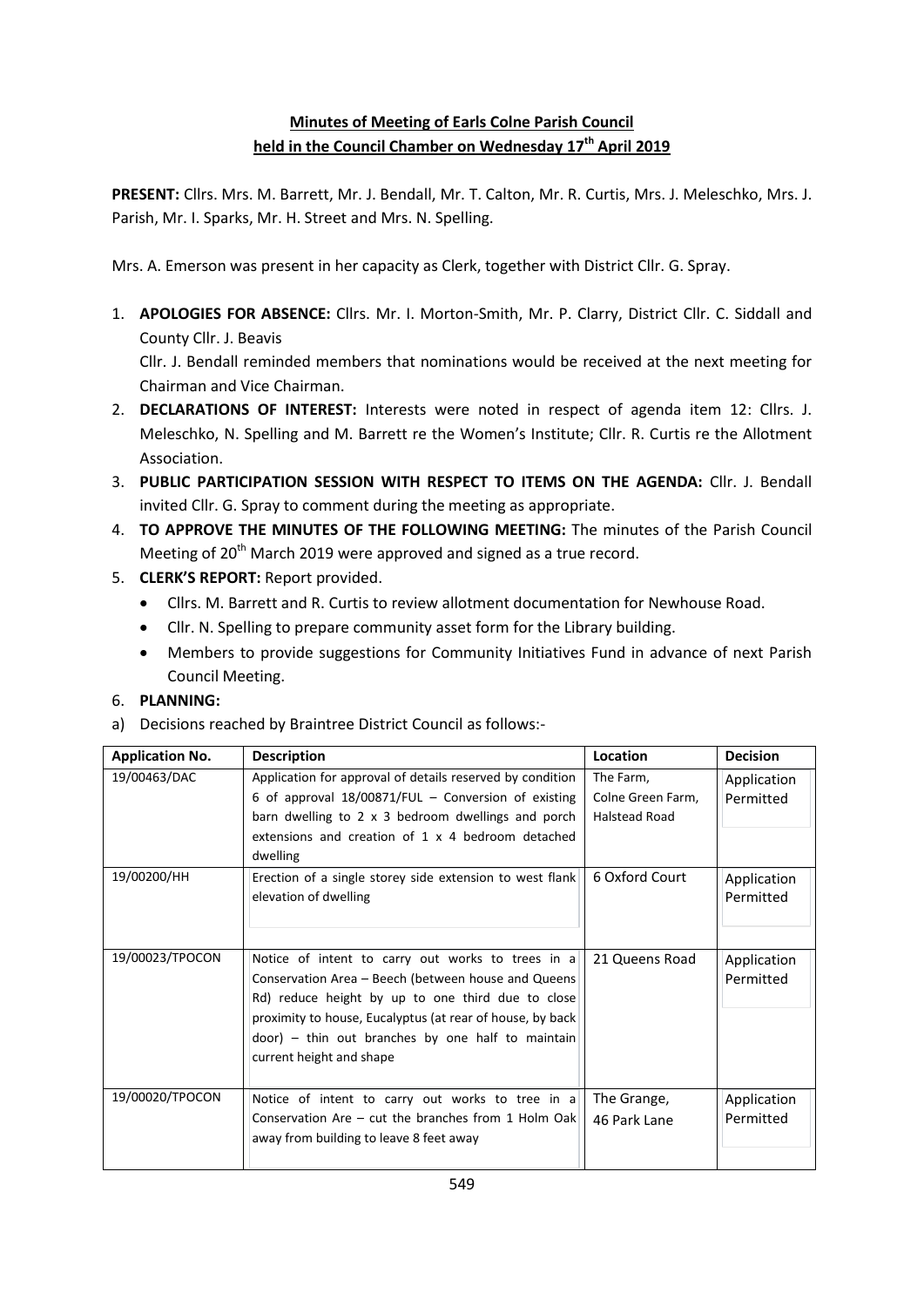| 18/02115/OUT | Construction of a single storey dwelling                    | Pudsies Paddock,<br><b>Station Road</b> | Application<br>Refused |
|--------------|-------------------------------------------------------------|-----------------------------------------|------------------------|
| 18/02033/FUL | Construction of single storey extension to rear of existing | Gatehouse Farm,                         | Application            |
|              | building                                                    | Coggeshall Road                         | Permitted              |

# b) Current Applications were reviewed by the Parish Council as follows:-

| <b>Application No.</b> | <b>Description</b>                                                     | Location                                      | <b>Decision</b> |
|------------------------|------------------------------------------------------------------------|-----------------------------------------------|-----------------|
| 19/00082/TPO           | Notice of intent to carry out works to trees<br>protected by TPO 64/00 | Land Monks Road                               | No objection    |
| 19/00076/TPOCON        | Notice of intent to carry out works to tree in a<br>conservation area  | Court.<br>-3<br>Sauires<br><b>High Street</b> | No objection    |

#### Tree related applications – Richard Curtis

#### Other applications – John Bendall

| <b>Application No.</b> | <b>Description</b>                                   | Location                  | <b>Decision</b> |
|------------------------|------------------------------------------------------|---------------------------|-----------------|
| 19/00535/HH            | Proposed detached garage/cart lodge with games       | Shepherd and Holly        | No objection    |
|                        | room above and external staircase                    | Newhouse<br>House,        |                 |
|                        |                                                      | Road                      |                 |
| 19/00478/HH            | Double storey extension to side / single storey      | 42 Hillie Bunnies         | No objection    |
|                        | extension to rear of existing building               |                           |                 |
| 19/00534/COUPA         | Notification for a prior approval for a proposed     | <b>Becklands</b><br>Farm. | Information     |
|                        | change of use of agricultural building to a dwelling | America Road              | Only            |
|                        | house (class C3)                                     |                           |                 |
| 19/00433/FUL           | Change of use of land to site 9 holiday lodge        | The Essex Golf &          | No objection    |
|                        | associated<br>hard<br>soft<br>and<br>and<br>caravans | Club, the<br>Country      |                 |
|                        | landscaping                                          | Airfield                  |                 |

#### Application reviewed at March meeting, which required further investigation

| <b>Application No.</b> | <b>Description</b>                                                                                                                      | Location           | <b>Decision</b>                                                      |
|------------------------|-----------------------------------------------------------------------------------------------------------------------------------------|--------------------|----------------------------------------------------------------------|
| 19/00316/HH            | Demolition of an existing car port, garage and link<br>building and the erection of a new two storey<br>extension and detached car port | 37 Coggeshall Road | Objection on<br>basis of<br>external<br>staircase,                   |
|                        |                                                                                                                                         |                    | location of<br>car port and<br>overbearing<br>nature of<br>extension |

c) Cllr. G. Spray noted that 18/00371/REM re Land North East of Station Road, would be heard at the Planning Committee on Tuesday 23<sup>rd</sup> April.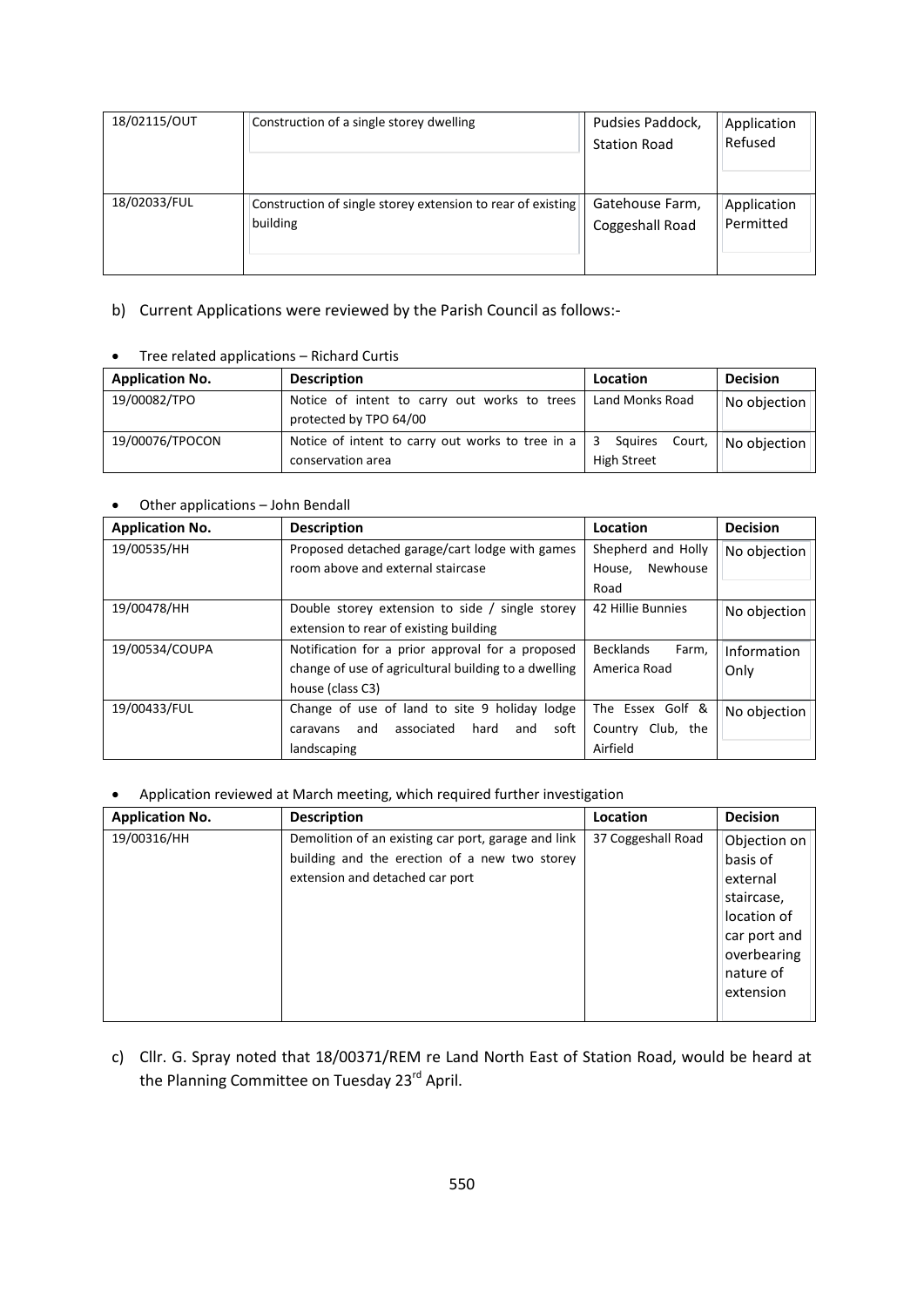### 7. **MEMBER'S REPORTS:**

- a) Coffee with Cops Thursday  $4<sup>th</sup>$  April Cllr. I. Sparks reported on recent event held at Whoop Tea Do. Feedback from residents related to parking issues around the village.
- b) Annual Tree Survey

Cllr. R. Curtis provided an overview of the areas highlighted in the recent tree survey conducted by Richard Fordham. Clerk to source quotes for remedial work. Clerk to identify who owns the Sycamore tree at the back of the Store in the Car Park, which is in need of attention.

- 8. **ELECTIONS 2<sup>ND</sup> MAY:** Advert for two vacancies will be posted on Monday 6<sup>th</sup> May. Closing date for applications will be Monday  $13<sup>th</sup>$  May at noon.
- 9. **RECREATION PLAY AREA FENCING:** Members reviewed the quotations for the Recreation Play Area fencing. Members agreed to engage Tarmec & Croft to complete the work, but felt that further discussion was required on the details of that work. Agreement reached that S106 monies held at Braintree District Council should be used to finance the fencing. Cllrs. I. Sparks and J. Parish to confirm details with Tarmec & Croft and obtain revised quote.
- 10. **NEIGHBOURHOOD PLAN:** Cllr. T. Calton provided a status update on Neighbourhood Plan activities. Cllr. J. Meleschko discussed work completed to date on a cycling strategy and it was agreed that the next stage was to discuss with landowners.
- 11. **ANNUAL PARISH MEETING:** Members reviewed the draft agenda for the Annual Parish Meeting. It was agreed that we should ask the school and surgery to provide an update at the meeting on their plans for the coming year.
- 12. **CENTENARY AWARD:**
	- The following awards were agreed by councillors:-

Earls Colne Twinning Association – £200

Friends of Earls Colne Churchyards – £200

1<sup>st</sup> Earls Colne Scout Group - £500

Earls Colne Recreation Club – £300

Earls Colne Friendship Club – £100

Ashwells Amenity Pleasure Ground Trust – £300

Earls Colne Allotment Association – £200

The application made by the Women's Institute was put on hold whilst members investigate the purchase of a new projector for the village hall.

Members agreed that in future, applicants should be asked to request a specific amount and that a word limit of 100 words be applied to the award.

- 13. **INSTALLATION OF SUB METERS:** Members were updated on the application process for sub meters. Clerk to obtain three quotes for installation.
- 14. **COMMUNITY WORKER:** No matters reported.

# 15. **ESSEX COUNTY COUNCIL MATTERS:**

a) Division Cluster Meeting: Cllr. I. Sparks reported on the recent meeting. The matter of Community Specials was discussed and it is likely the costs are in the region of £1,000 per year. Currently two of the specials working at Braintree are from Earls Colne. Cllr. Sparks advised that he has followed up on whether they would be interested in working in the village.